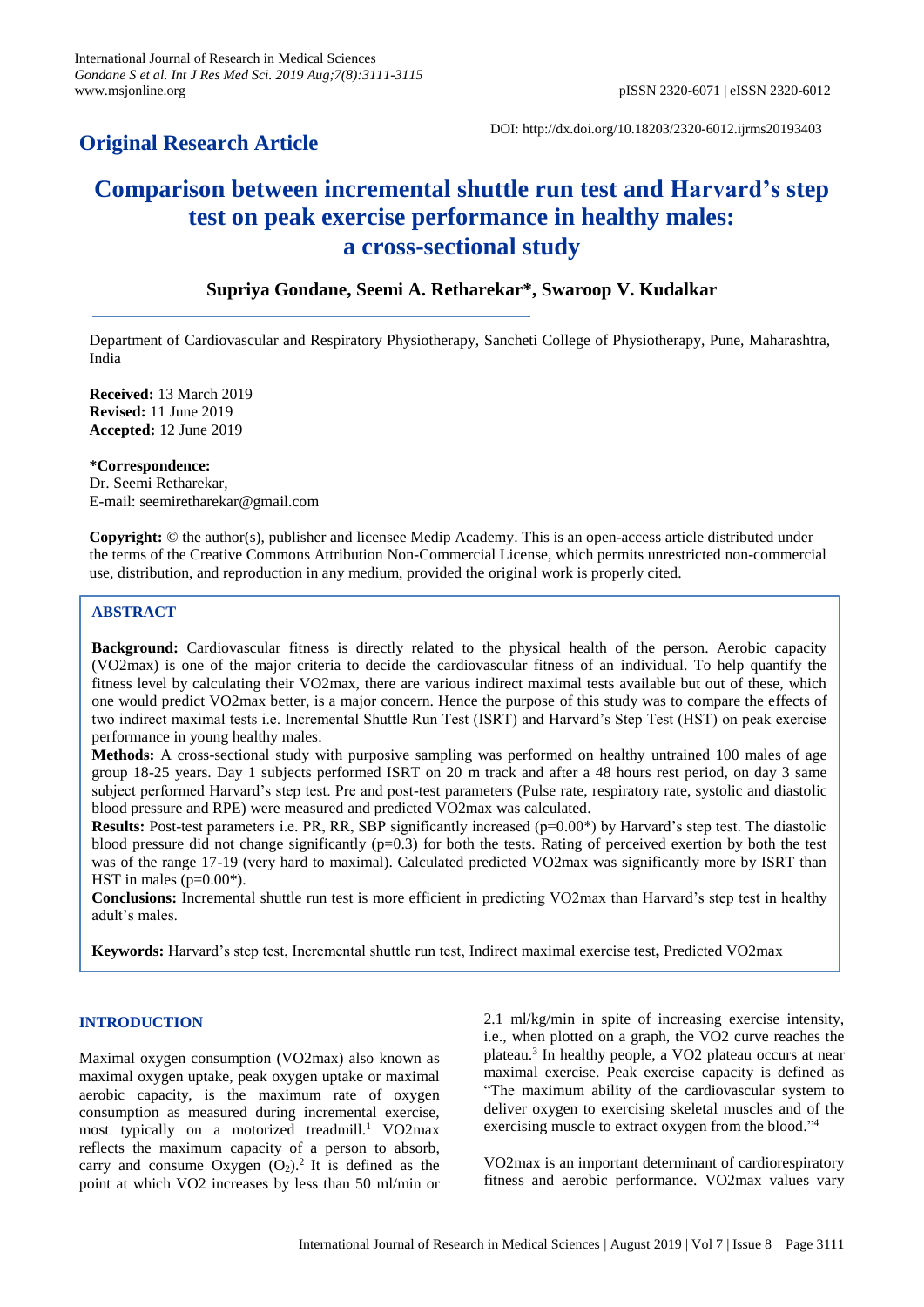with age, gender, weight, daily physical activity level and type of exercise; direct measurements of VO2max during maximal work provide the most accurate value for this parameter, and measurements are reproducible with a coefficient of variation of about 2-4%.<sup>5,6</sup> Direct measurements of VO2max are however, technically demanding and require access to expensive laboratory equipment and skilled personnel. As a consequence, various predictive tests have been devised to evaluate aerobic fitness, in which predicted VO2max is calculated from physiological responses in combination with performance measures.

These include performance related measures, for example walking or running for a given time.<sup>7</sup> Maximal exercise tests either measure or predict VO2max and have been accepted as the basis for determining fitness.<sup>8</sup> Quite a few maximal exercise tests are available; of these the incremental shuttle run test is the most valid and reliable widely used field test to estimate aerobic capacity.<sup>9</sup> Incremental shuttle run test (ISRT) is a field test and has a standardized procedure. Due to its progressive increase in exercise intensity, may correlate with peak VO2 better than any other field tests.<sup>10</sup>

The Harvard Step Test (HST) is one of the earliest reported step tests. It is the test for aerobic fitness, developed in the Harvard fatigue laboratory in USA to select army personnel during World War  $II$ <sup>11</sup> The application of the HST in assessing the physical performance capacity of an individual has aroused interest because of the simplicity and versatility of the test particularly when testing large populations.

Application of the original HST in Indian population has been found to be unsatisfactory because of the step height of 20" which adversely affects Indian men who are relatively shorter. Hence, a modification of the test has been proposed with respect to the stepping mode/height/frequency.

A stepping height of 18" has been routinely taken for boys. These two indirect maximal level field tests have been used to improve the exercise performance and also aerobic capacity in athletes but there is scarcity of studies comparing this effect on peak exercise performance in normal healthy males.

# **METHODS**

Ethical committee approval was acquired for the crosssectional study with purposive sampling. Untrained healthy young adults of age group 18-25 years fulfilling PAR-Q and YOU questionnaire were included while those undergoing professional (gym) training for 3 months or more or undergone cardio thoracic surgeries or having musculoskeletal injuries in last 6 months or those who are having cardiovascular or pulmonary disease were excluded from the study. The duration of the study was 1 and half year.

Subjects were informed about the study procedure and written consent was taken from each subject. Participants were fully familiarized with the exercise testing procedures and instructed to arrive at the laboratory in a rested and fully hydrated state, at least 3 hours postprandial and to avoid strenuous exercises and smoking in the 48 hours proceeding the test session.

Day 1, the subject performed the ISRT and the vital parameters and ratings of perceived exertion (RPE) (Borg's 6-20 scale) were noted pre and post both the test.

Day 3, the same subject performed the HST at the same time of the day and the vital parameters and Ratings of perceived exertion (RPE) (Borg's 6-20 scale) were noted pre and post both the test and the predicted VO2max was calculated.

All the data was then statistically analysed by using SPSS software version 16. Paired t-test was used for comparison within the groups, for pre and posttest values. Unpaired t test was used to compare VO2max between the two groups. P value was set at  $<0.05$  and confidence interval was set at 95%.

# **RESULTS**

The Table 1 shows the demographic data of the study, representing the mean and standard deviation of age, weight, height, BMI of the participants in the study.

#### **Table 1: Demographic data.**

| <b>Parameters</b> | Males, Mean±SD     |
|-------------------|--------------------|
| Age (years)       | $20.49 + 4.29$     |
| Weight (kgs)      | $58.82+0.71$       |
| Height (cms)      | $167.16 \pm 13.79$ |
| BMI $(kg/m^2)$    | $20.63 \pm 2.83$   |

The Table 2 shows comparison between pre and post-test value of pulse rate (PR) by HST and ISRT with mean± SD. On analysis, the p value was found to be highly significant in both the groups implying that there was increment in the PR post-test. From this table we can infer that there was increase in PR in both groups.

#### **Table 2: Comparison of pulse rate (PR).**

|             | <b>PR</b> in males |                    |       |
|-------------|--------------------|--------------------|-------|
|             | <b>Pre-test</b>    | <b>Post-test</b>   |       |
|             | $mean \pm SD$      | $mean \pm SD$      | value |
| <b>HST</b>  | $75 + 5.72$        | $156.04 \pm 12.95$ | 0.000 |
| <b>ISRT</b> | $74.92 + 5.14$     | $155.16 + 8.72$    | 0.000 |

The Table 3 shows comparison between pre and post-test value of respiratory rate (RR) by HST and ISRT with mean±SD. The p value was found to be highly significant implying that there was significant increase in the RR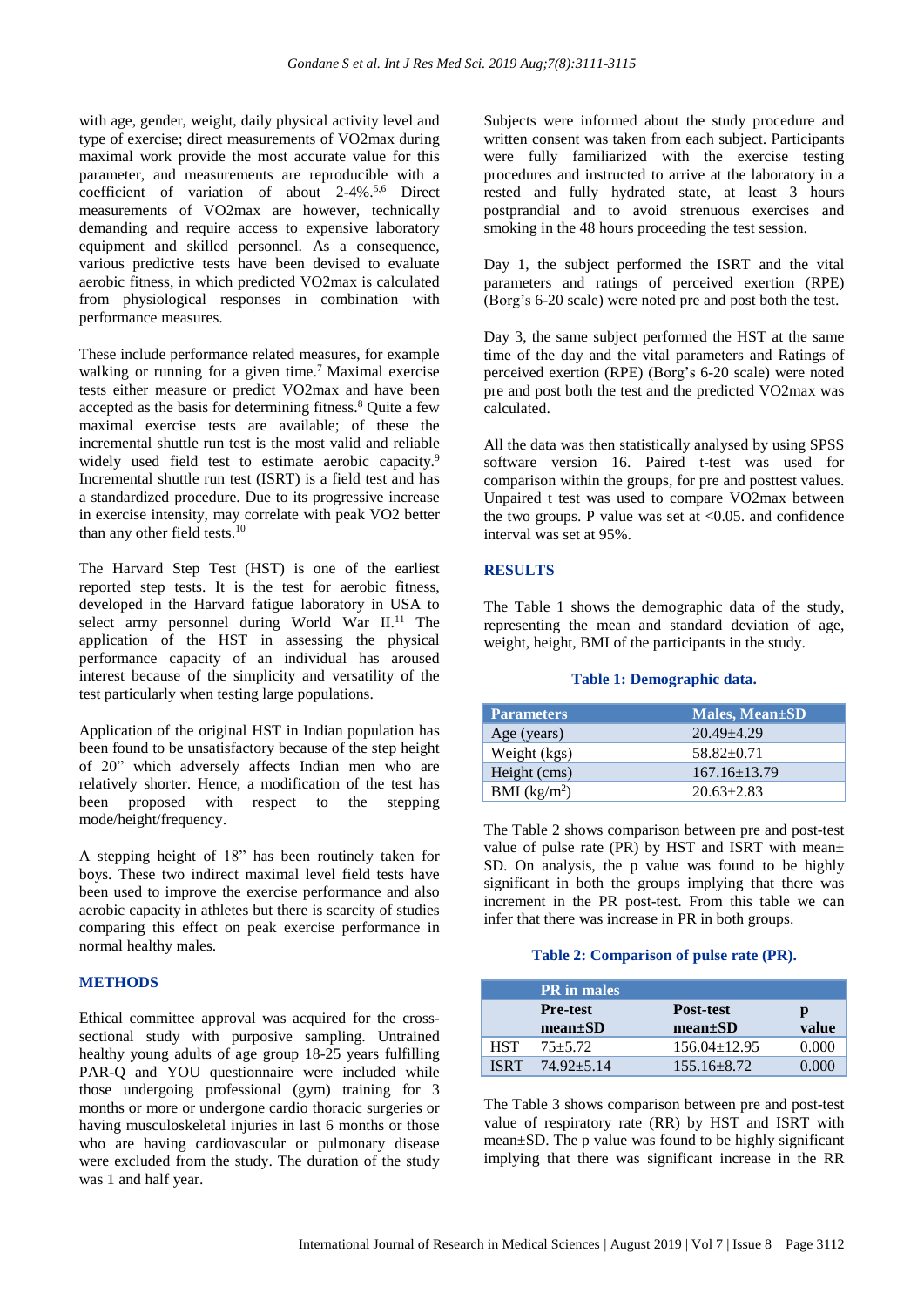post-test in males of both the groups. In Table 3, authors can infer that there was increase in RR in both the groups.

**Table 3: Comparison between respiratory rate (RR).**

|             | <b>RR</b> in males               |                            |         |
|-------------|----------------------------------|----------------------------|---------|
|             | <b>Pre-test</b><br>$mean \pm SD$ | Post-test<br>$mean \pm SD$ | p value |
| <b>HST</b>  | $18.92 \pm 1.69$                 | $40.68 + 5.63$             | 0.00    |
| <b>ISRT</b> | $18.92 + 1.76$                   | $42.16 + 5.38$             | 0 OO    |

The Table 4 shows comparison between pre and post-test value of systolic blood pressure (SBP) by HST and ISRT with mean $\pm$ SD. The p value is highly significant implying that there was significant rise in SBP post-test in HST as well as ISRT group. From this Table, authors can infer that there was significant rise in SBP in both the groups.

#### **Table 4: Comparison of systolic blood pressure (SBP).**

|             | <b>SBP</b> in males              |                                   |         |
|-------------|----------------------------------|-----------------------------------|---------|
|             | <b>Pre-test</b><br>$mean \pm SD$ | <b>Post-test</b><br>$mean \pm SD$ | p value |
| <b>HST</b>  | $114.84 + 8.04$                  | $155.8 \pm 13.58$                 | 0.00    |
| <b>ISRT</b> | $115.8 + 8.82$                   | $159.48 \pm 11.40$                | 0.00    |

#### **Table 5: Comparison of diastolic blood pressure (DBP).**

|             | <b>DBP</b> in males              |                            |         |
|-------------|----------------------------------|----------------------------|---------|
|             | <b>Pre-test</b><br>$mean \pm SD$ | Post-test<br>$mean \pm SD$ | p value |
| HST         | $77.08 \pm 6.05$                 | $76.06+9.15$               | 03      |
| <b>ISRT</b> | $77.1 + 5.56$                    | $72.02 \pm 10.63$          | 0.00    |

The Table 5 shows comparison between pre and post-test value of diastolic blood pressure (DBP) by HST and ISRT with mean±SD.







#### **Figure 2: Comparison of VO2max by HST and ISRT.**

The p value is significant in ISRT group implying that there was significant drop in DBP while it is nonsignificant in HST group implying that there was no statistically detectable change in DBP. From this table authors can infer that there was significant decrease in DBP only in ISRT group.

From the Figure 1, authors can infer that the value of RPE achieved during ISRT is more than that achieved during HST.

From the Figure 2, authors can infer that the VO2max attained during ISRT is much greater than that attained during HST.

#### **DISCUSSION**

Cardiorespiratory fitness is the capacity of heart, lung, and blood vessels to make oxygen available for muscle activity.<sup>12</sup> Also, having good physical health is indirectly related to efficiency of Cardio-respiratory system and the rate of maximum oxygen consumption (VO2 max) of the person.<sup>13</sup> VO2max is the maximum amount of oxygen that a person consumes during maximal exercise. It is a method for evaluating aerobic fitness and an important factor for predicting the cardiorespiratory endurance.<sup>14</sup> The cardiorespiratory fitness of the individual can be measured by various direct measurements however, these methods are technically demanding and require access to expensive laboratory equipment and skilled personnel.

As a consequence, alternative procedures have been developed in which predicted aerobic capacity is calculated from physiological responses in combination with performance measures.<sup>15</sup> The aim of the present study was to compare two indirect methods of assessment i.e. Incremental Shuttle run test and Harvard's step test which are used to measure or predict VO2 max and to see which amongst the two is more beneficial to predict maximum VO2 and thus to improve cardio respiratory fitness of the person. Each subject performed these two tests with an interval of 48 hours as rest period between the two.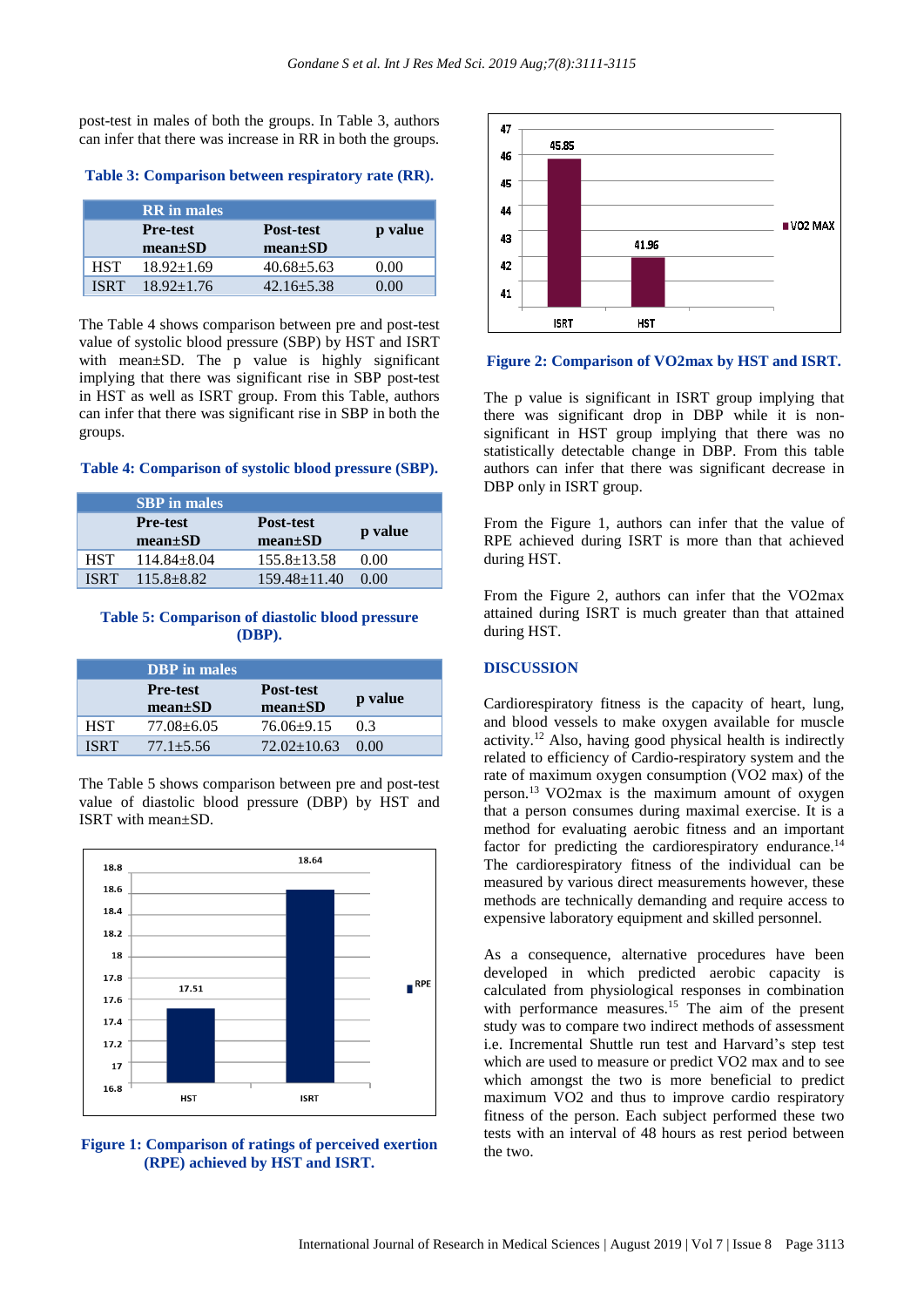About 100 male subjects performed the two tests, their pulse rate, respiratory rate and systolic blood pressure post Harvard's step test showed significant increase (p=0.00), but the change in diastolic blood pressure was non-significant  $(p=0.3)$ . On the other hand, the pulse rate, respiratory rate, systolic blood pressure and change in diastolic blood pressure post shuttle run test showed significant change (p=0.00).

In healthy subjects, heart rate increases nearly linearly with increasing VO2. Increase in HR is initially mediated by a decrease in parasympathetic activity and, subsequently, almost exclusively increased sympathetic activity. Achieving maximal HR during exercise is often used as a reflection of maximal or near maximal effort and presumably signals the achievement of VO2 max.<sup>16,17</sup>

Similar study which concluded that walking speed has significant influence on perceived exertion of whole the body as well as local area like buttocks, thigh region and shank area. Increased walking speed cause significant increase in muscle activity, hence on gender effect females showed significantly higher muscle activity, more ankle motion, vertical ground reaction forces and average heart rate than males.<sup>18</sup>

As seen in the study, both the tests are responsible for eliciting immediate normal cardiovascular responses to exercise test intensity. All the parameters i.e. heart rate, respiratory rate, systolic blood pressure increased due to sympathetic stimulation which causes vasoconstriction of the arterioles and small arteries in most tissue of the body except the active muscles, increased pumping activity of the heart and a great increase in mean systemic filling pressure caused mainly by venous contraction.<sup>19</sup>

RPE achieved by HST i.e. 17.51 and by ISRT i.e. 18.64, showed significant difference  $(p > 0.000^*)$ .

RPE has direct correlation with maximal oxygen consumption (VO2max).

- RPE <12 light- 40% to 60% of VO2max
- RPE between 12 to 13 somewhat hard (moderate), 60% to 75% of VO2max
- 14 to 18 hard (heavy), 75% to 90% of VO2max as explained by Fletcher GF.et al in 1995.

Predicted VO2max was calculated for both the tests, this was found to be significantly higher post ISRT (45.85) than HST  $(41.96)$  with p value  $(0.00^*)$ . This could be due to variations in stature of the individuals. Power and the oxygen cost of stepping on to a relatively higher step are expected to be greater. Secondly the stride length and step length which is more so they could complete more no. of laps in given allotted time in the ISRT.

As said earlier, the VO2max achieved post incremental shuttle run test was more than Harvard's step test in males; this could be due to linear correlation between oxygen consumption and the running speed. As the running speed increases the oxygen consumption also increases.

#### **CONCLUSION**

Of the two maximal tests studied, incremental shuttle run test proved more efficient in predicting VO2max than Harvard's step test in young healthy adult males.

*Funding: Funded by Sancheti Institute College of Physiotherapy, Pune, Maharashtra, India*

*Conflict of interest: None declared*

*Ethical approval: The study was approved by the Institutional Review Board, Sancheti Institute for Orthopaedics and Rehabilitation, Pune, Maharashtra, India*

# **REFERENCES**

- 1. Clemente CJ, Withers PC, Thompson GG. Metabolic rate and endurance capacity in Australian varanid lizards (Squamata: Varanidae: Varanus). Biol J Linn Soc. 2009;97(3):664-76.
- 2. Albouaini K, Egred M, Alahmar A, Wright DJ. Cardiopulmonary exercise testing and its application. Heart. 2007;83(985):675-82.
- 3. William D. McArdle. Exercise physiology.  $7<sup>th</sup>$ Ed;2004:246-248.
- 4. American Thoracic Society. ATS/ACCP statement on cardiopulmonary exercise testing. Am J Resp Crit Care Med. 2003;167(2):211-77.
- 5. Howley ET, Bassett DR, Welch HG. Criteria for maximal oxygen uptake: review and commentary. Med Sci Sports Exercise. 1995;27(9):1292-301.
- 6. Kline GM, Porcari JP, Hintermeister R, Freedson PS, Ward A, Mccarron RF, et al. Estimation of VO2 from a one-mile track walk, gender, age and body weight. Med Sci Sports Exercise. 1987;19(3):253-9.
- 7. Shapiro A, Shapiro Y, Magazanik A. A simple test to predict aerobic capacity. J Sports Med Phys Fitness. 1997;16:209-14.
- 8. Leger L, Lambert J. A maximal multistage 20-m shuttle run test to predict VO2max. Eur J Appl Physiol Occup Physiol. 1982;49(1):1-12.
- 9. Ramsbottom R, Brewer J, Williams C. A progressive shuttle run test to estimate maximal oxygen uptake. Brit J Sports Med. 1988;22(4):141- 4.
- 10. Bandyopadhyay AM. Validity of 20meter multistage shuttle run test for estimation of maximum oxygen uptake in male university students. Indian J Physiol Pharmacol. 2011;55(3):221-6.
- 11. Brouha L. The step test: A simple method of measuring physical fitness for muscular work in young men. Research Quarterly. Am Assoc Health Phys Edu Rec. 1943;14(1):31-7.
- 12. Rogers MA, Hagberg JM, Martin 3rd WH, Ehsani AA, Holloszy JO. Decline in VO2max with aging in